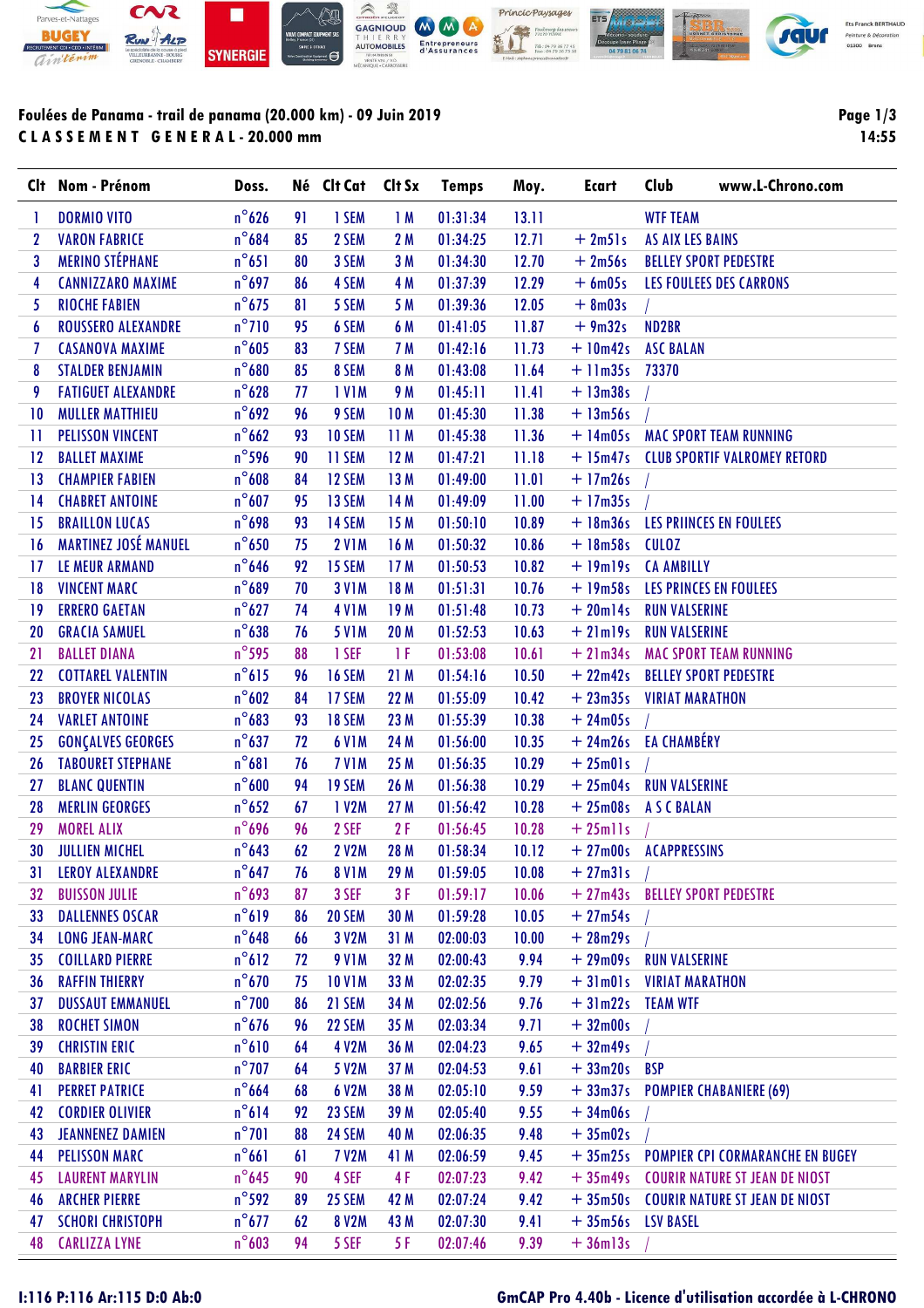

# **Foulées de Panama - trail de panama (20.000 km) - 09 Juin 2019 C L A S S E M E N T G E N E R A L - 20.000 mm**

**Page 2/3 14:55**

|    | Clt Nom - Prénom            | Doss.           |           | Né Clt Cat    | Clt Sx | <b>Temps</b> | Moy. | <b>Ecart</b>   | Club                      | www.L-Chrono.com                   |
|----|-----------------------------|-----------------|-----------|---------------|--------|--------------|------|----------------|---------------------------|------------------------------------|
| 49 | <b>LAROCHETTE HERVÉ</b>     | $n^{\circ}691$  | 66        | 9 V2M         | 44 M   | 02:07:48     | 9.39 | $+36m14s$      |                           | <b>BELLEY SPORT PEDESTRE</b>       |
| 50 | <b>MOLINIER VINCENT</b>     | $n^{\circ}$ 656 | 81        | <b>26 SEM</b> | 45 M   | 02:08:08     | 9.37 | $+36m34s$      | <b>CCBS POWER TEAM</b>    |                                    |
| 51 | <b>GOEDERT ALAIN</b>        | $n^{\circ}$ 636 | 67        | <b>10 V2M</b> | 46 M   | 02:08:33     | 9.34 | $+36m59s$      |                           |                                    |
| 52 | <b>GILLEBERT RODRIGUE</b>   | $n^{\circ}$ 633 | 74        | <b>11 V1M</b> | 47 M   | 02:09:22     | 9.28 | $+37m48s$      |                           |                                    |
| 53 | <b>DESPERNET FABIEN</b>     | $n^{\circ}625$  | 73        | <b>12 V1M</b> | 48 M   | 02:10:03     | 9.23 | $+38m29s$      |                           |                                    |
| 54 | <b>RAVEL PATRICE</b>        | $n^{\circ}$ 690 | 65        | <b>11 V2M</b> | 49 M   | 02:10:22     | 9.21 | $+38m48s$      |                           | LES PRINCES EN FOULEES             |
| 55 | <b>BLATRIX ESTELLE</b>      | $n^{\circ}601$  | 75        | 1 VIF         | 6 F    | 02:10:40     | 9.18 | $+39m06s$      |                           |                                    |
| 56 | <b>FATIGUET MARTINE</b>     | $n^{\circ}629$  | 80        | 6 SEF         | 7F     | 02:10:52     | 9.17 | $+39$ ml8s     |                           |                                    |
| 57 | MALJOURNAL MAXIME           | $n^{\circ}649$  | 64        | <b>12 V2M</b> | 50 M   | 02:11:07     | 9.15 | $+39m33s$      | <b>WTF TEAM</b>           |                                    |
| 58 | <b>TOURNOUR FRANCK</b>      | $n^{\circ}$ 708 | 62        | <b>13 V2M</b> | 51 M   | 02:11:32     | 9.12 | $+39m58s$      |                           | <b>BELLEY SPORT PEDESTRE</b>       |
| 59 | <b>GALLET JEAN-FRANÇOIS</b> | $n^{\circ}630$  | 70        | <b>13 V1M</b> | 52 M   | 02:11:38     | 9.12 | $+40m04s$      |                           |                                    |
| 60 | <b>CHABOUD ALICE</b>        | $n^{\circ}606$  | 80        | 7 SEF         | 8F     | 02:12:34     | 9.05 |                |                           | +41m00s TRISPIRIDON/TEAM MAC SPORT |
| 61 | <b>KEHREN GUILLAUME</b>     | $n^{\circ}$ 644 | 81        | 27 SEM        | 53 M   | 02:12:47     | 9.04 | $+$ 41m13s     |                           |                                    |
| 62 | <b>MOIROUD FRANÇOIS</b>     | $n^{\circ}$ 655 | 83        | <b>28 SEM</b> | 54 M   | 02:12:51     | 9.03 | $+4$ lm $17s$  |                           |                                    |
| 63 | <b>MICHEL SACHA</b>         | $n^{\circ}$ 702 | $\bf{00}$ | <b>I JUM</b>  | 55 M   | 02:13:04     | 9.02 | $+4$ lm $30s$  |                           |                                    |
| 64 | <b>REVERDY JIMMY</b>        | $n^{\circ}$ 674 | 74        | <b>14 V1M</b> | 56 M   | 02:13:53     | 8.96 | $+42ml9s$      |                           |                                    |
| 65 | <b>RAY PIERRICK</b>         | $n^{\circ}671$  | 82        | 29 SEM        | 57 M   | 02:13:57     | 8.96 | $+42m23s$      |                           |                                    |
| 66 | <b>PRAT THIERRY</b>         | $n^{\circ}$ 668 | 64        | 14 V2M        | 58 M   | 02:14:02     | 8.95 | $+42m28s$      |                           |                                    |
| 67 | <b>MILTON DAVY</b>          | $n^{\circ}$ 654 | 72        | <b>15 V1M</b> | 59 M   | 02:14:05     | 8.95 | $+42m32s$      |                           |                                    |
| 68 | <b>CORDIER GUILLAUME</b>    | $n^{\circ}613$  | 87        | <b>30 SEM</b> | 60 M   | 02:14:08     | 8.95 | $+42m34s$      |                           |                                    |
| 69 | <b>CURTELIN QUENTIN</b>     | $n^{\circ}616$  | 93        | 31 SEM        | 61 M   | 02:15:21     | 8.87 | $+43m47s$      |                           |                                    |
| 70 | <b>VERNACK CHRISTOPHE</b>   | $n^{\circ}$ 686 | 74        | <b>16 V1M</b> | 62 M   | 02:15:29     | 8.86 | $+43m56s$      |                           |                                    |
| 71 | <b>VITALLY JACQUES</b>      | $n^{\circ}687$  | 58        | 1 V3M         | 63 M   | 02:15:45     | 8.84 | $+44$ mlls     |                           | <b>AIX SAVOIE TRIATHLON</b>        |
| 72 | <b>CURTELIN THIERRY</b>     | $n^{\circ}617$  | 68        | <b>15 V2M</b> | 64 M   | 02:16:20     | 8.80 | $+44m46s$      |                           | <b>SAPEURS POMPIERS CULOZ</b>      |
| 73 | POURPLANQUE SÉVERINE        | $n^{\circ}$ 667 | 78        | 2 VIF         | 9 F    | 02:16:35     | 8.79 | $+45m01s$      |                           |                                    |
| 74 | <b>SASSI FRANCK</b>         | $n^{\circ}$ 709 | 88        | <b>32 SEM</b> | 65 M   | 02:17:18     | 8.74 | $+45m44s$      |                           |                                    |
| 75 | <b>GUEST MICHEL</b>         | $n^{\circ}$ 640 | 56        | 2 V3M         | 66 M   | 02:17:27     | 8.73 | $+45m53s$      | <b>TEAM NEW HORIZON</b>   |                                    |
| 76 | <b>BAREGE RENE</b>          | $n^{\circ}$ 597 | 63        | <b>16 V2M</b> | 67 M   | 02:18:26     | 8.67 | $+46m52s$      |                           |                                    |
| 77 | <b>COIFFET SYLVAIN</b>      | $n^{\circ}611$  | 77        | <b>17 V1M</b> | 68 M   | 02:18:47     | 8.65 | $+47ml4s$      |                           |                                    |
| 78 | <b>NAMBOTIN JEAN-MICHEL</b> | $n^{\circ}$ 658 | 61        | <b>17 V2M</b> | 69 M   | 02:18:49     | 8.64 | $+47m15s$      | RUNVALSERINE              |                                    |
| 79 | <b>DENIS YANNICK</b>        | $n^{\circ}621$  | 62        | <b>18 V2M</b> | 70 M   | 02:19:03     | 8.63 | $+47m29s$      |                           |                                    |
| 80 | <b>PERRET NICOLAS</b>       | $n^{\circ}$ 663 | 80        | <b>33 SEM</b> | 71 M   | 02:19:43     | 8.59 | $+48$ ml $0s$  |                           |                                    |
| 81 | <b>POCHOY ERIC</b>          | $n^{\circ}$ 665 | 74        | <b>18 V1M</b> | 72 M   | 02:20:11     | 8.56 | $+48m37s$      | <b>TRAIL DE CHAUTAGNE</b> |                                    |
| 82 | <b>MERIAUX EMMANUEL</b>     | $n^{\circ}$ 711 | 67        | <b>19 V2M</b> | 73 M   | 02:20:37     | 8.53 | $+49m03s$      | <b>BSP</b>                |                                    |
| 83 | <b>BETTAH FAYÇAL</b>        | $n^{\circ}$ 599 | 92        | <b>34 SEM</b> | 74 M   | 02:20:42     | 8.53 | $+49m08s$      |                           |                                    |
| 84 | <b>CHAUMARAT JEROME</b>     | $n^{\circ}$ 705 | 74        | <b>19 V1M</b> | 75 M   | 02:20:53     | 8.52 | $+49m19s$      | <b>FJ BELLEY BASKET</b>   |                                    |
| 85 | <b>CHAMPIER JEAN CLAUDE</b> | $n^{\circ}609$  | 56        | 3 V3M         | 76 M   | 02:21:52     | 8.46 | $+50$ ml $8s$  | <b>BOUVESSE-QUIRIEU</b>   |                                    |
| 86 | <b>LELEU JULIEN</b>         | $n^{\circ}$ 699 | 82        | <b>35 SEM</b> | 77 M   | 02:22:13     | 8.44 | $+50m39s$      |                           |                                    |
| 87 | <b>JACOBS TOM</b>           | $n^{\circ}$ 695 | 75        | <b>20 V1M</b> | 78 M   | 02:22:27     | 8.42 | $+50m53s$      |                           |                                    |
| 88 | <b>GENIQUET FLORENT</b>     | $n^{\circ}631$  | 71        | <b>21 V1M</b> | 79 M   | 02:22:54     | 8.40 | $+5$ lm $2$ ls |                           | <b>POMPIER HAUTE SAVOIE</b>        |
| 89 | <b>MIGUET SYLVAIN</b>       | $n^{\circ}$ 653 | 63        | <b>20 V2M</b> | 80 M   | 02:22:56     | 8.40 | $+51m23s$      | <b>TEAM BUGEY LIBRE</b>   |                                    |
| 90 | <b>SQUILLACE ANTHONY</b>    | $n^{\circ}$ 679 | 85        | <b>36 SEM</b> | 81 M   | 02:22:59     | 8.39 | $+51m26s$      |                           |                                    |
| 91 | <b>GROSCLAUDE BERTRAND</b>  | $n^{\circ}$ 639 | 72        | <b>22 V1M</b> | 82 M   | 02:23:02     | 8.39 | $+51m28s$      | <b>RUN VALSERINE</b>      |                                    |
| 92 | <b>CARRIER GUILLAUME</b>    | $n^{\circ}604$  | 78        | <b>23 V1M</b> | 83 M   | 02:24:27     | 8.31 | $+52m53s$      |                           |                                    |
| 93 | <b>MOREL BÉNÉDICTE</b>      | $n^{\circ}$ 657 | 65        | 1 V2F         | 10F    | 02:25:55     | 8.22 | $+ 54m21s$     |                           |                                    |
| 94 | <b>TREBOUET STÉPHANE</b>    | $n^{\circ}682$  | 75        | <b>24 V1M</b> | 84 M   | 02:26:12     | 8.21 | $+54m38s$      |                           |                                    |
| 95 | <b>ARMAND MAGALI</b>        | $n^{\circ}$ 594 | 76        | <b>3 V1F</b>  | 11F    | 02:27:55     | 8.11 | $+56m22s$      |                           |                                    |
| 96 | <b>JEUNET SEVERINE</b>      | $n^{\circ}$ 642 | 80        | 8 SEF         | 12F    | 02:28:33     | 8.08 | $+56m59s$      | <b>RUN VALSERINE</b>      |                                    |

### **I:116 P:116 Ar:115 D:0 Ab:0 GmCAP Pro 4.40b - Licence d'utilisation accordée à L-CHRONO**